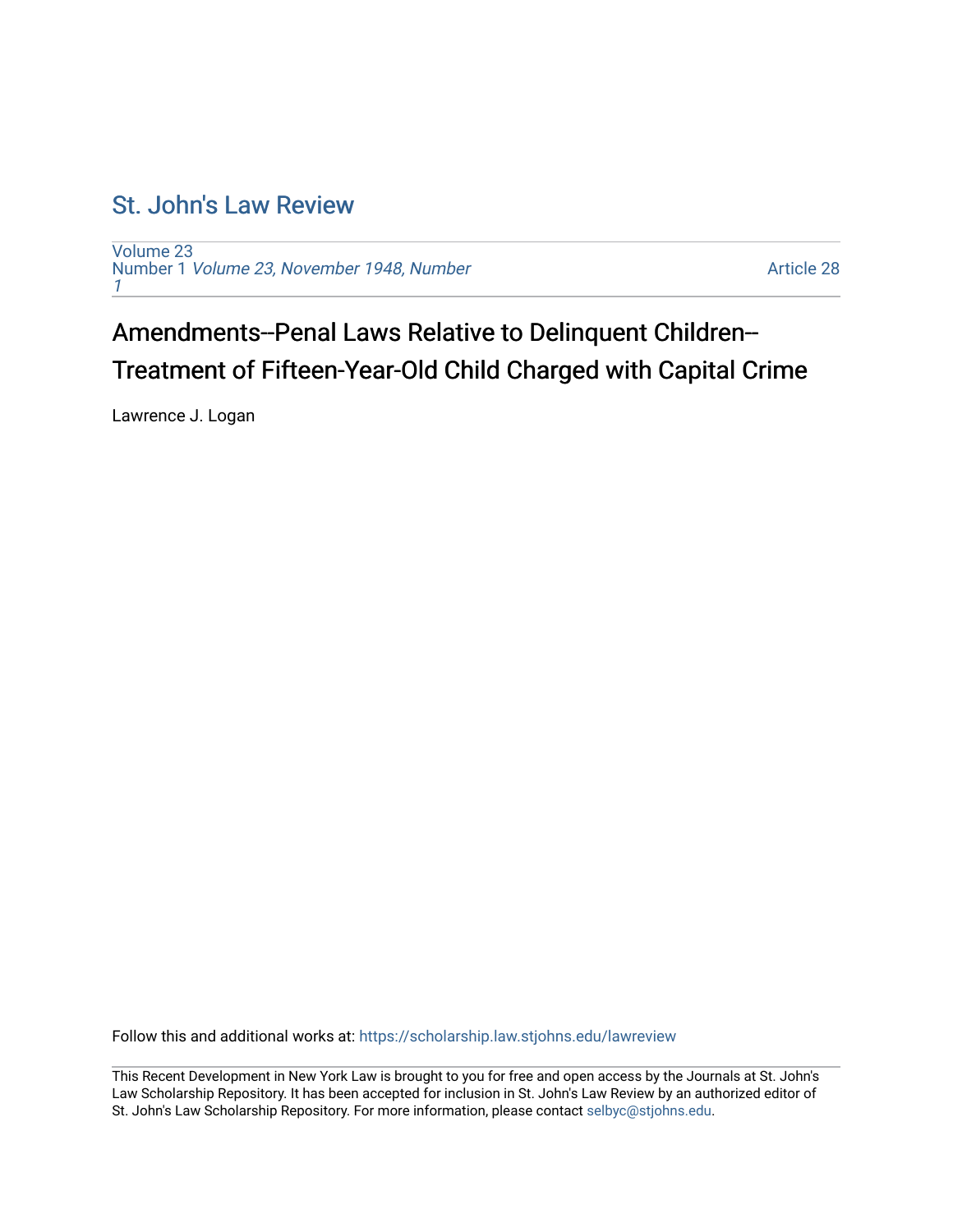AMENDMENTS-PENAL LAWS RELATIVE TO **DELINQUENT** CHIL-DREN-TREATMENT OF FIFTEEN-YEAR-OLD CHILD CHARGED WITH CAPITAL CRImE.-"The time is well overdue to state in the law in no uncertain terms that a child under the age of fifteen has no criminal responsibility irrespective of the act involved." **1** This statement made by Governor Dewey at the time he approved these bills effectively sums up the changes made by the Laws of New York 1948, cc. 553-557, effective March 29, 1948.

Chapter 554 rewords Section  $486(3)$  of the Penal Law,<sup>2</sup> which defines delinquent children, and as revised includes all children under fifteen years of age and fifteen-year-olds who commit any crimes except those which are punishable by death or life imprisonment. Even in the latter case, however, such fifteen-year-olds may be treated as delinquent children if an order has been made removing the action to the Children's Court. Chapter 553 adds seven new subdivisions to Section **312** of the Code of Criminal Procedure denoting therein the process to be used for such removal. The Children's Court Act, the Domestic Relations Court Act and the Social Welfare Law have also been amended to the same effect.<sup>3</sup>

Before proceeding to discuss these changes, let us first examine the prior law in order that the true significance of these changes may be more clearly understood. Contrary to the general presumption of criminal responsibility 4 a child under the age of seven years was conclusively presumed to be incapable of committing any crime. A child of seven years or more, but less than twelve years was presumed incapable of committing a crime, but this presumption was rebuttable upon sufficient proof of a capacity to understand the difference between right and wrong.<sup>6</sup> A child over twelve years fell under the general presumption of criminal responsibility.7 These presumptions remain unchanged today. Of equal importance was the distinction made between crimes and juvenile delinquency. A child under

*inal procedure .. "* [Part in italics added by new amendment.] **<sup>3</sup>N.** Y. **CHILDREN'S** COURT AcT *§* 2(2) amended by chapter 555; **N.** Y. Dom. REL. CT. ACT § 2(15) amended by chapter 556; N. Y. Social WELFARE<br>LAW § 371(3) (b) amended by chapter 557. Laws of N. Y. 1948.<br>4 N. Y. PENAL LAW § 815.<br>5 N. Y. PENAL LAW § 816; People v. Davis, 1 Wheeler, Cr. Cas. 230

(N. Y. 1823). *<sup>6</sup>***N.** Y. **PENAL** LAW *§* 817; People v. Domenico, 45 Misc. 309, 92 **N.** Y.

Supp. 390 (Co. Ct. 1904). *<sup>7</sup>See* Murphy v Perlstein, 73 App. Div. 256, 76 N. Y. Supp. 657 (1st Dep't

1902).

**<sup>I</sup>**Governor's memorandum on approving these amendments. 2 N. Y. **PENAL** LAW *§* 486(3). "The word 'delinquent' shall include any child over seven and under sixteen years of age (a) who violates any law of the state or of the United States or any municipal ordinance or who commits<br>any act which if committed by an adult would be a crime, except any child<br>fifteen years of age who commits an act which if committed by an adult w *be punishable by death or life imprisonment, unless an order removing the ac- tion to the children's court has been made and filed pursuant to section 312(c) subdivision (c) and section 312F subdivisions (a) and (b) of the code of crim-*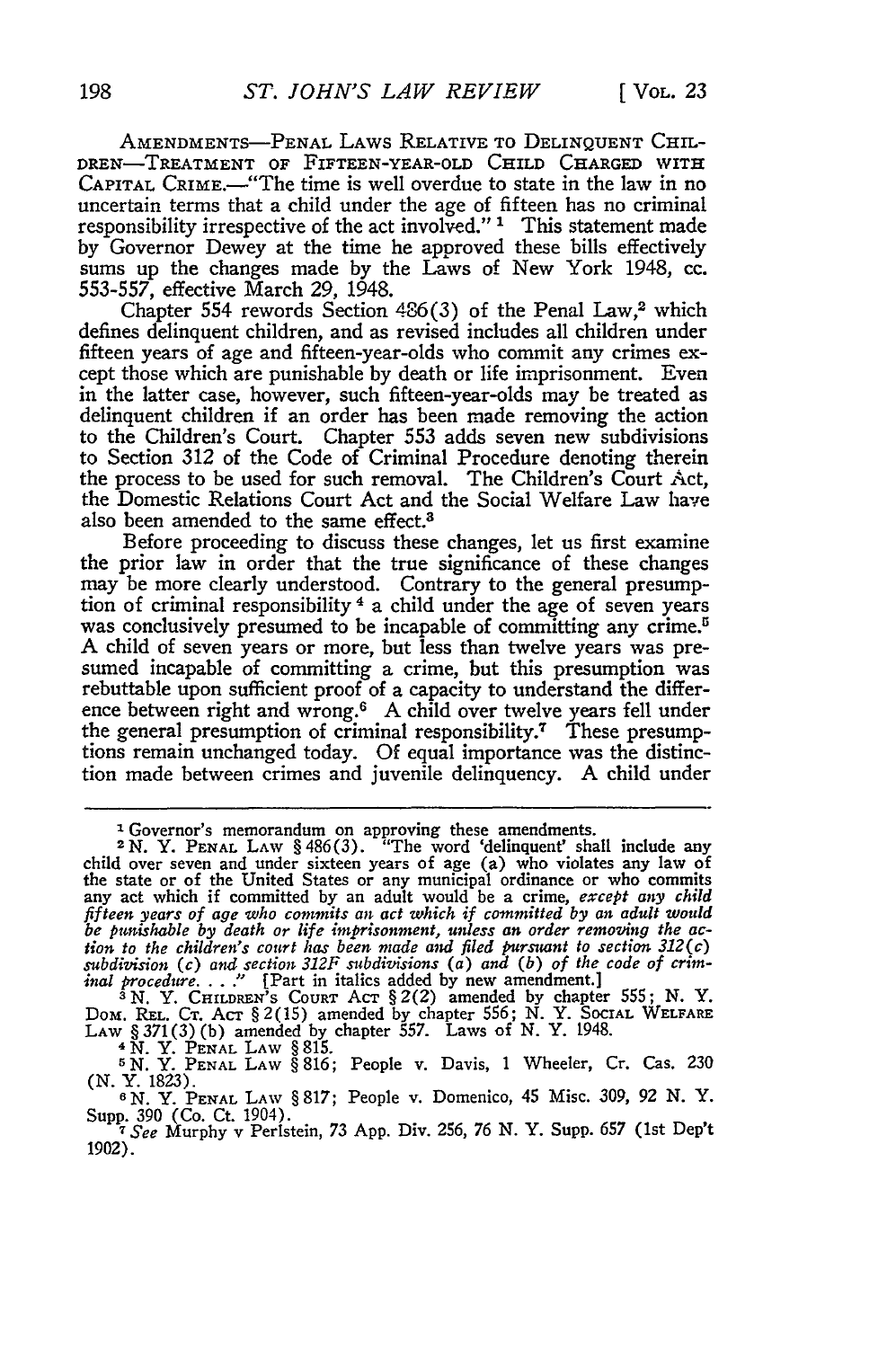sixteen who committed an act which would be a crime if committed by an adult, was not guilty of any crime, but of juvenile delinquency only.8 The exceptions to this rule were those crimes punishable by death or life imprisonment which were four in number: treason, kidnapping, murder in the first degree and murder in the second degree. It would seem, however, that in the case of a child between seven and twelve years who had committed one of the aforementioned acts, it was necessary before treating such a child as a criminal that the presumption of incapacity be first successfully rebutted.

The changes as now made redefine a juvenile delinquent as any child over seven years and under sixteen years who commits any act in violation of the law, but if the child be fifteen years of age and the act be punishable by death or life imprisonment, the act may be considered juvenile delinquency if, but only if, an order removing the child to the Children's Court has been filed pursuant to Section 312 of the Code of Criminal Procedure. Hence, a child today under fifteen years of age who commits treason, kidnapping or murder in the first or second degree will escape the penalty of death or life imprisonment by virtue of this amendment. However, a child between fifteen and sixteen, although still a juvenile delinquent where other crimes are concerned, can yet be convicted of a crime that is punishable by death or life imprisonment. Whether such child shall be punished as a criminal or as a juvenile delinquent is now left to the discretion of certain defined authorities. The determination to treat as a criminal, rather than a delinquent, may take place in two ways: (1) the grand jury, the district attorney, or the court itself may feel that it should not recommend that the defendant be examined as provided by Section 312 of the Code of Criminal Procedure, or (2) the court, after the examination of the defendant, may feel that the ends of justice and the best interests of the state would not be served if the defendant were removed to Children's Court. In either case, the defendant would then be prosecuted as an adult criminal.

The procedure to be followed in removing a child charged with a capital crime to the Children's Court is as follows: **(1)** Upon presentation of the indictment, the district attorney may recommend that the defendant be examined in order that the court may determine whether the action should be removed to Children's Court and if such recommendation is approved, the indictment shall be filed as a sealed indictment, but only as to the public.<sup>9</sup>  $(2)$  The recommendation for examination of the defendant may be made by the grand jury, the district attorney or the court itself.<sup>10</sup> (3) If the defendant consents to the examinations, physical and mental, the indictment shall be held in abeyance.<sup>11</sup> (4) Should the court determine upon the conclusion

*<sup>8</sup>*N. Y. **PENAL LAW** § 2186.

*<sup>9</sup> N.* Y. **CODE CRIM. PROC.** § 312-b. *ION.* Y. **CODE CRIM. PROC. §** 312-c(a). *11 N.* Y. **CODE** CRIM. PRoc. §312-c(b).